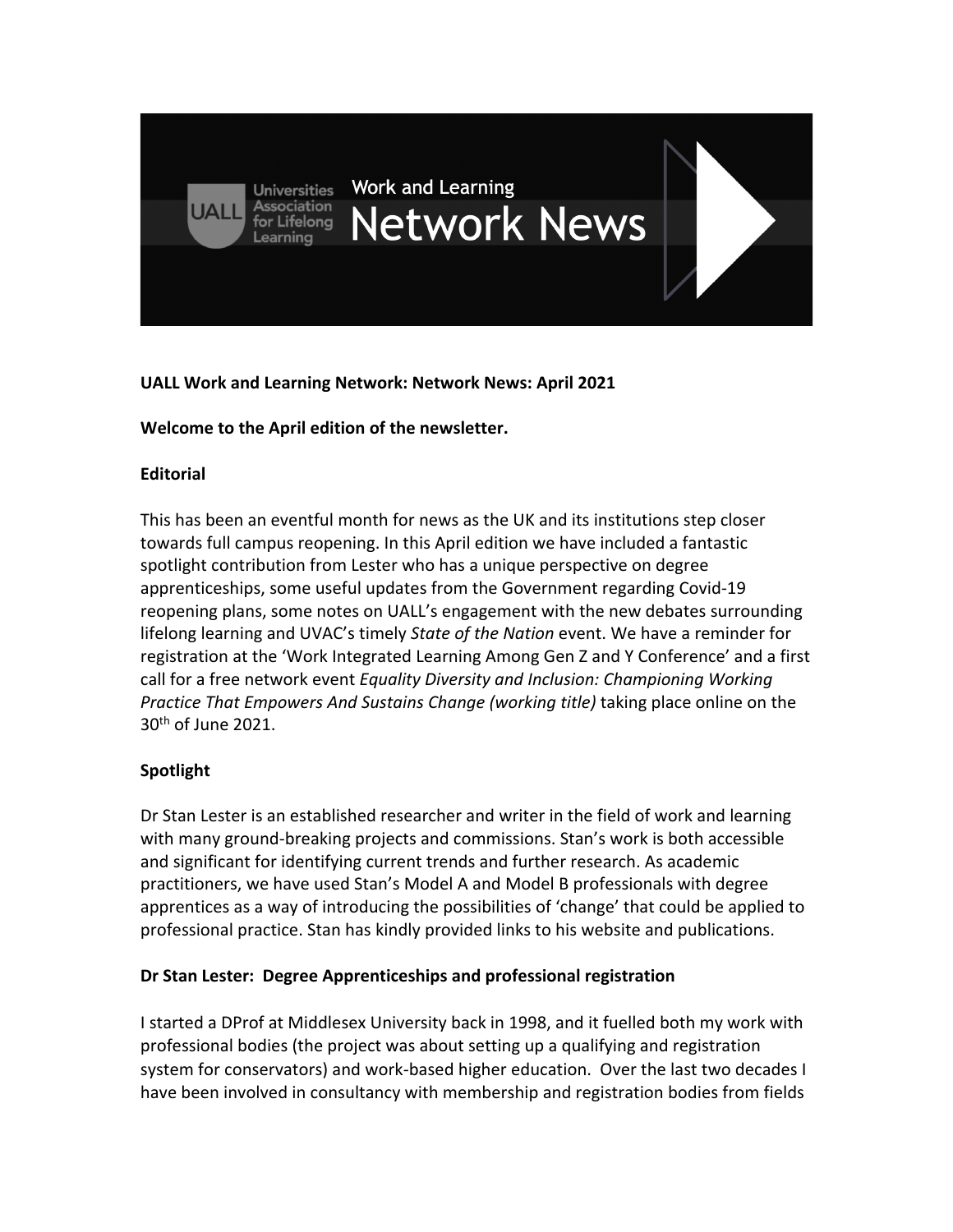as diverse as law, mediation, occupational rehabilitation and architecture, as well as research and development on various aspects of work-based learning (WBL) mainly with colleagues from Middlesex. In the past the main crossover has been experienced practitioner entry, where APEL and project-based learning has allowed unqualified practitioners to gain academic qualifications and professional accreditation, and continuing development. Degree Apprenticeships have brought a WBL approach to mainstream professional entry-routes, and they provide a neat convergence between two major areas of my work. Since the 1990s and involvement with Higher Education for Capability and the Ufi-Learndirect 'Learning through Work' scheme (both long-gone) I have been an advocate of work-based or work-integrated professional entry as an alternative to the dominant 'sequential' route (a full-time degree followed by full-time work-based training), and it has been good to see it finally being given some impetus at a national level. To offer some thoughts:

- Degree Apprenticeships are facilitating new entry-patterns in fields as diverse as policing, where they are contributing to an updated approach to professionalism and an all-graduate workforce, nursing, where among other things they are opening up progression pathways for assistant-level staff, and architecture, where they offer an arguably more relevant (if currently minority) alternative to lengthy and expensive full-time education.
- Degree Apprenticeships need to do more than run 'on' and 'off-job' learning in parallel – done well, they should integrate academic and practical learning seamlessly. This makes effective three-way working relationships – learner, employer and university – critical.
- Integrated learning can enable entrants (including school-leavers) to reach the point of being able to practise competently and independently more quickly than sequential routes – sometimes much more quickly – although the evidence is localised and this is a good area for further research.
- To facilitate new forms of entry, professional and registration bodies need to have a clear notion of what practitioners need to be able to do to act effectively, now and into the future – not in terms of narrow competencies or behaviours, but in a resilient and global sense that allows for emergent career patterns, developing technologies and changing working contexts.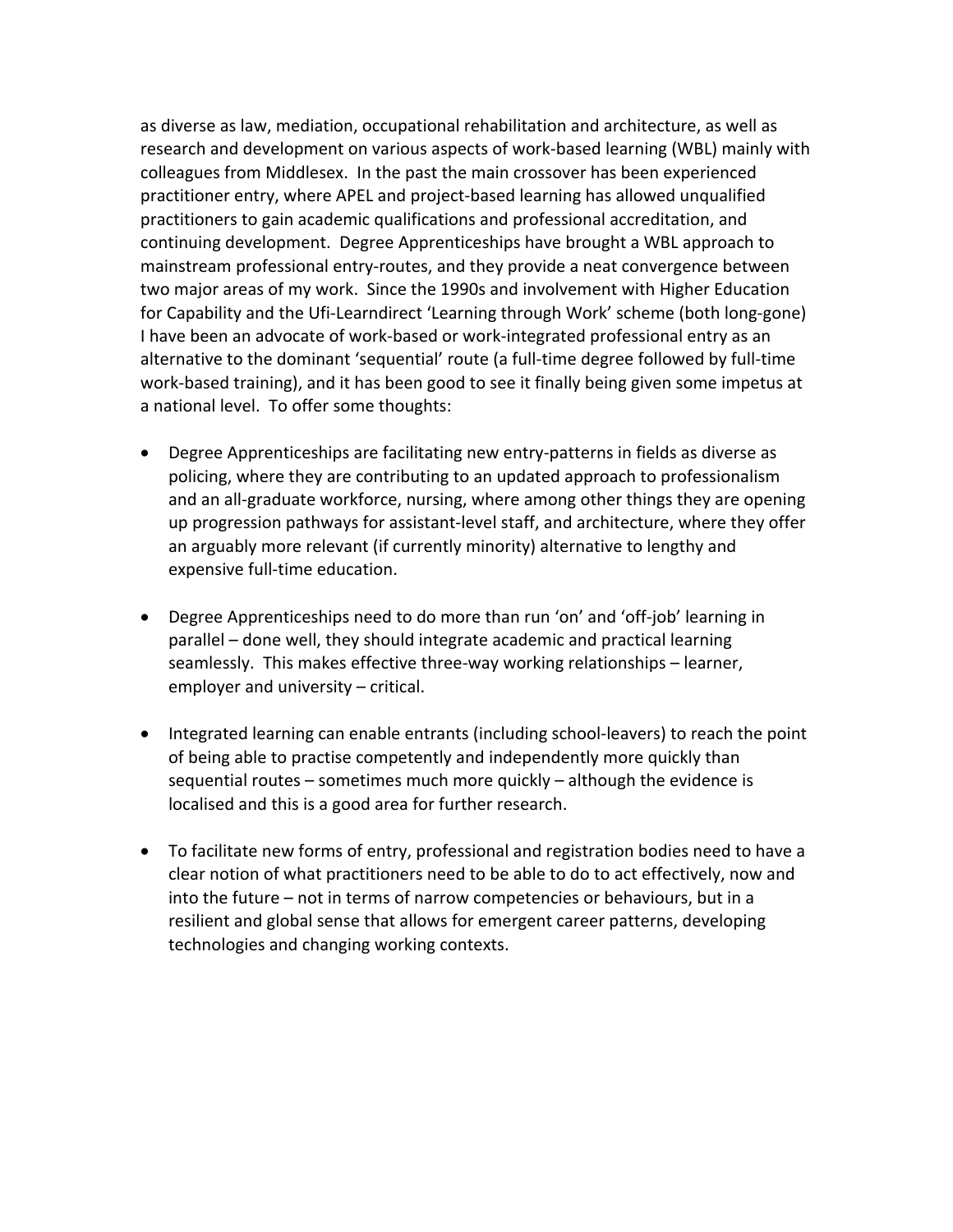Some further reading:

Lester (2014) *Association and self-regulation in smaller professions* (Avista Press), http://devmts.org.uk/asr.pdf

Lester, Bravenboer & Webb (2016) *Work-integrated degrees* (QAA), http://devmts.org.uk/wid.pdf

ComProCom Erasmus+ project on professional competence, http://devmts.org.uk/comprocom.htm

Lester & Bravenboer (2020) *Sustainable Degree Apprenticeships* (Edge Foundation study), https://www.mdx.ac.uk/\_\_data/assets/pdf\_file/0033/565863/sustainabledegree-apprenticeships-2020.pdf

Lester (2020) New technology and professional work, *Professions & Professionalism*, http://devmts.org.uk/tech&prof.pdf

There are more professions- and WBL-related resources at http://devmts.org.uk

*Stan is sole principal of Stan Lester Developments and lives in Dulverton, on Exmoor. His spare time is divided between exploring the moors and surrounding area with his partner Philippa, and running a walking web site, exmoorwalker.uk.* 

### **Post Covid – What will Work Based Learning Look like after the country 're-opens'?**

At the end of March, the UK took additional steps towards ending the pandemic isolation to allow gatherings of up to 6 outside. On the  $12<sup>th</sup>$  of April, non-essential retail shops and hospitality venues reopened, with restrictions due to loosen further on the  $17<sup>th</sup>$  of May with the allowance of 6 allowed indoors, and by the 21<sup>st</sup> of June all limits on social contact should be removed. Despite a disconcerting lack of news in the early part of the year as commented on by The Guardian in this article:

https://www.theguardian.com/education/2021/apr/06/universities-angry-failureinclude-reopening-covid-roadmap. The Government issued a statement on the  $13<sup>th</sup>$  of April that the opening of universities will coincide with step three of the roadmap out of lockdown, which will take place no sooner than the  $17<sup>th</sup>$  of May 2021.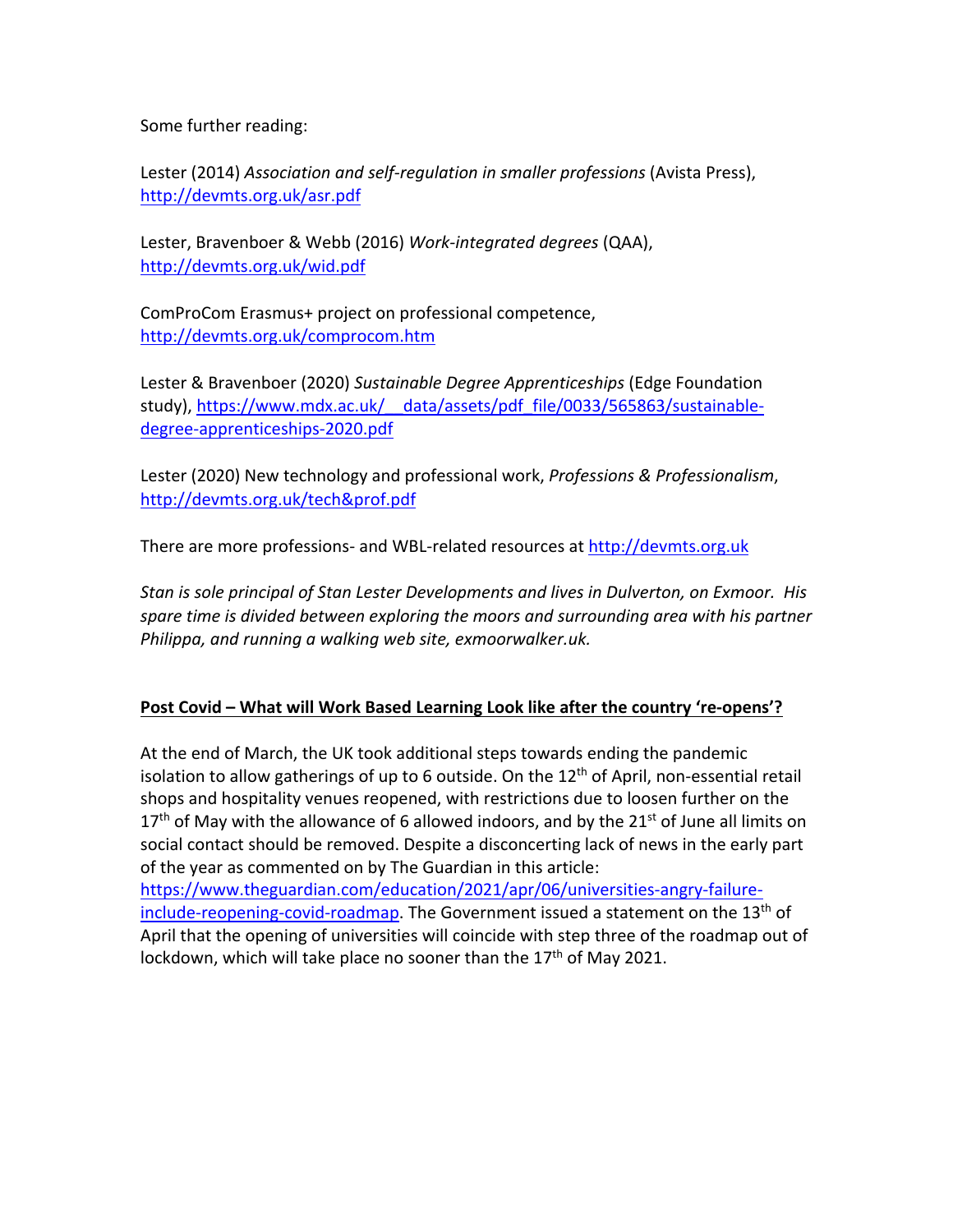#### *Opening Institutions*

As of the  $13<sup>th</sup>$  of April 2021, a statement has been issued that Universities are now set to reopen no sooner than the  $17<sup>th</sup>$  of May. Some providers have been critical of this decision – read more in this article from The Guardian:

https://www.theguardian.com/education/2021/apr/13/university-campuses-inengland-will-not-reopen-until-mid-may. To read the letter from the Minister Of State For Universities to providers about returning to in-person teaching, please click here to download - https://www.officeforstudents.org.uk/media/16e7f22b-c7a8-4a86-9f2c-9b8008ec7321/letter-to-aos-130421.pdf.

In preparation for reopening, the government has provided HE tiers of restriction for institutions to follow:

#### *HE tier 1 (default position)*

HE providers should combine blended learning with face-to-face tuition while following the requirements of this guidance, and public health guidance (for example, the appropriate use of face coverings).

#### *HE tier 2 (fallback position)*

HE providers should move to an increased level of online learning where possible. You should prioritise the continuation of face-to-face provision based on your own risk assessment. We expect that, in the majority of cases, this will be for those courses where it is most beneficial (for example, clinical or practical learning and research).

#### *HE tier 3 (where stricter measures are needed)*

HE providers should increase the level of online learning and only retain face-toface provision for priority courses (for example, clinical and medical courses), and in as limited a number of situations as possible.

Students should follow government guidance published as part of any national restrictions, including remaining in their current accommodation and not returning to their family home or other residential accommodation. This is to reduce the risk of transmitting the virus through travel. In these circumstances, you should support students who remain by keeping services for students open, such as university libraries and catering facilities.

#### *HE tier 4 (last resort)*

We expect the majority of provision to be online, with buildings open only for essential workers and students who are required to attend because in-person teaching is essential. This should include the continuation of essential research. In the event of a possible outbreak on site, you should refer to the relevant Education Action Card that relates to managing possible outbreaks in education settings (GOV.UK, 2021).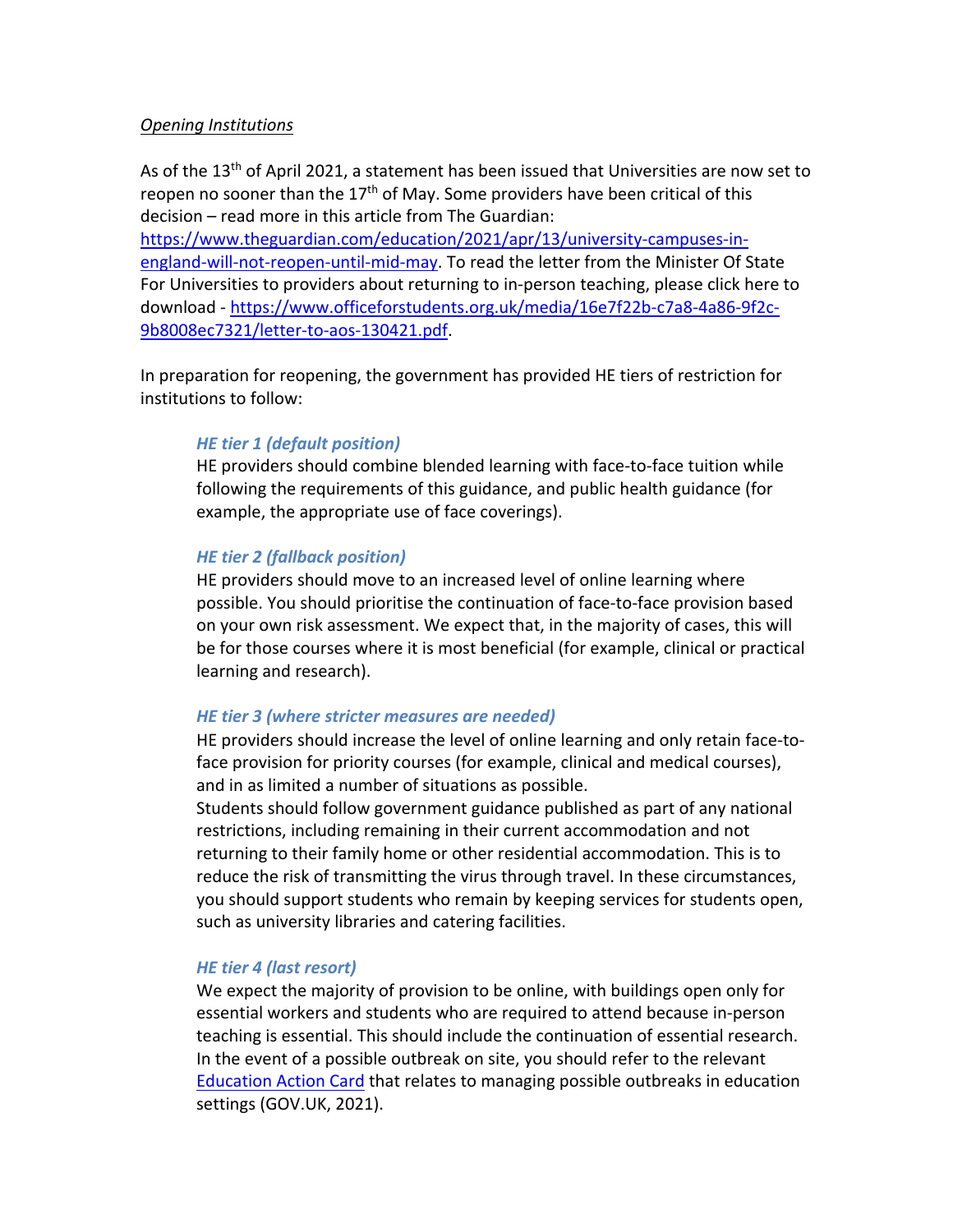## These tiers and more can be found via this link:

https://www.gov.uk/government/publications/higher-education-reopening-buildingsand-campuses/higher-education-reopening-buildings-and-campuses

Although some study spaces and libraries are becoming available to students in reduced capacity (for example, singular study spaces on separate library floors), most teaching campuses are currently remaining closed. Please find a detailed list of all UK universities and their current statuses below:

https://www.studentcrowd.com/article/university-responses-to-covid-19

# *Teaching – in person, online or both?*

One of the difficulties in this transitional period of re-opening is deciding on the methods of teaching for the next section of the academic year. There are three possibilities that seem to present themselves: a return to in-person tutelage, the opportunity to remain solely online, or the possibility of a 'hybrid' approach that combines the two. Currently, only practical courses with hands-on learning courses (for example, nursing within work-based learning) are requiring the presence of the students upon campus, with other courses taking place online until the  $17<sup>th</sup>$  of May.

The QAA has recently published the results of its latest survey in the impact of good practice in digital delivery on student engagement, progression and achievement, which can be found below:

https://www.qaa.ac.uk/docs/qaa/guidance/the-impact-of-good-practice-in-digitaldelivery-on-student-engagement-progression-andachievement.pdf?sfvrsn=fbfad581\_10

# *Business/Education*

Those within the field of work and learning who have direct interactions with employers and employees have experienced an entirely different academic year to any that they have taught before. Although the 'policy' to work from home wherever possible is still in place throughout this period, it will be interesting to see how businesses adjust to the re-opening and how our students/apprentices/learners will be affected. Both Covid and Brexit has affected businesses during this period, The Confederation of British Business Industry (CBI) points to some of these changes for the UK https://www.cbi.org.uk.

As practitioners of work and learning, we are well accustomed to the 'blended' approach that operates both on a personal level and at a distance. However, it is clear some models adopted within this Covid time-period will have an influence upon educational structures within universities and businesses for years to come. Is the hybrid model sustainable for a new post-covid digital landscape if universities return to an older face to face model of services? For those who have learners off-campus, there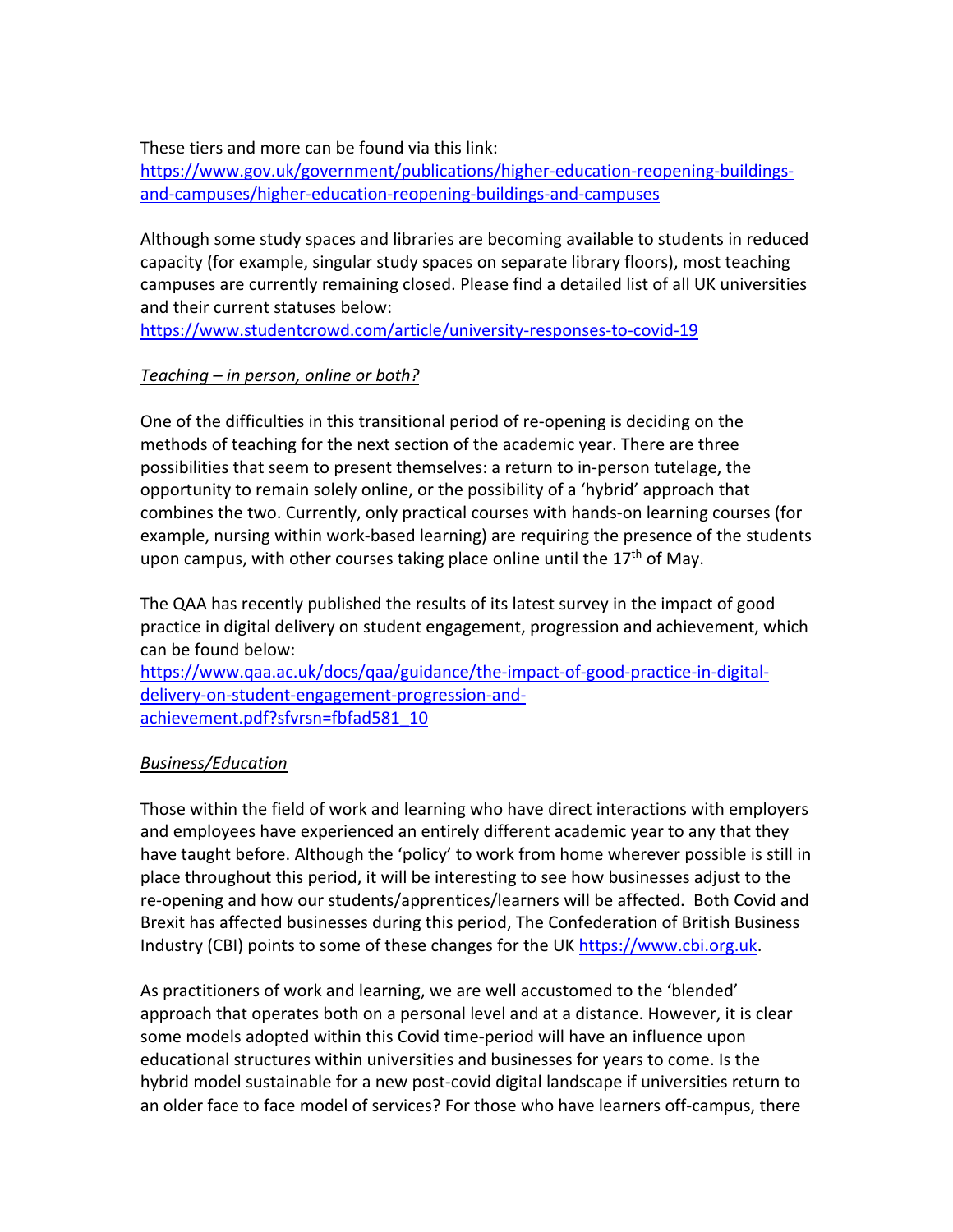could be added complications for campus re-openings that must consider the uncertainty for 'partner' businesses that now have to adjust how their employees access the workplace. For many, it is too early to tell what will be happening within work spaces until after the summer openings.

More information as to the return of businesses outside of the hospitality and retail sectors can be found below: https://www.gov.uk/government/publications/further-businesses-and-premises-toclose/closing-certain-businesses-and-venues-in-england Returning to work will now be a more tangible reality: https://www.iwfm.org.uk/coronavirus-resources/covid-19-guidance-returning-towork.html

### *Graduation 2021*

Disappointingly for some students, it is becoming more and more unlikely that universities within the UK will be hosting summer graduation ceremonies. The Times Higher writes in their weekly roundup from the 2<sup>nd</sup> of April:

Graduation ceremonies planned for the spring and summer are increasingly being cancelled or postponed in the UK and further afield as it becomes clear that the crisis is unlikely to be over in the near future. The universities of Edinburgh, Durham and East Anglia are among those that have told students that their usual graduation ceremonies would not take place as planned, while others have announced that events will be postponed or combined with autumn ceremonies instead (THE, 2021).

This excerpt can be found within the roundup at this link: https://www.timeshighereducation.com/news/week-higher-education-2-april-2020

Although the lack of ceremony is discouraging, it is hoped that students this year will be graduating into a more thriving business environment, and that those who graduated in 2020 will find pathways for future employment. For those on furlough and part-time and mature learners, we hope that coming out of lock-down will offer new opportunities.

There had been some excellent blogs and tweets shared during this past year. If you have written a Covid-19 piece that would be a benefit to others at this time – please do let us know for the Network News. We would especially like to know how campus access, or a lack of, may have affected your practice this year.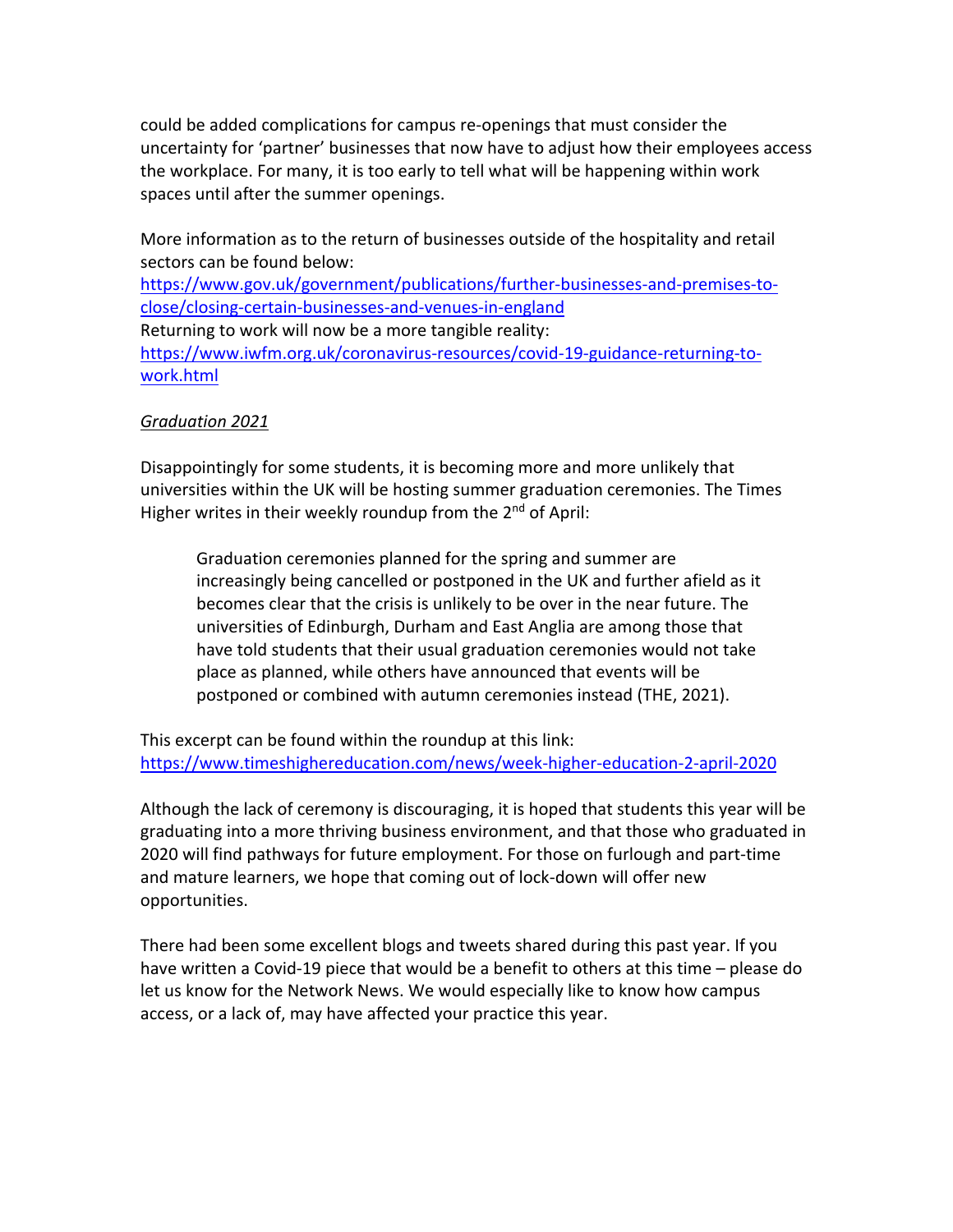# **New Strategic Goals for 2021**

As Professor Jonathan Michie for UALL has previously affirmed that it is time for a new lifelong learning strategy on a national level in the UK. He has highlighted 4 areas for further development:

- 1. Skills
- 2. University level critical thinking across all disciplines
- 3. Collaboration with employers
- 4. The need to support long and flexible career structures

To read more on Michie's post, please check the link below: https://www.uall.ac.uk/posts/it-s-time-for-a-national-lifelong-learning-strategy-in-theuk

More about what this vision might look like can be found on the Guardian article: https://www.uall.ac.uk/posts/guardian-opinions

## **UVAC Event – Review**

University Vocational Awards Council (UVAC) recently hosted a *State of the Nation* event https://uvac.ac.uk/uvac-state-of-the-nation-spring-special-31-march-at-10h00/ that featured much up to date policy news regarding Degree Apprenticeship – thanks to Mandy Crawford and Adrian Anderson for hosting and putting together such a powerful message about the changes that are in motion. Speakers included Gillian Keegan MP, Parliamentary Under Secretary of State (Minister for Apprenticeships and Skills) and Jennifer Coupland, Chief Executive for the Institute for Apprenticeships and Technical Education (IfATE). The event covered areas such as:

- policy clarity
- measures of success social mobility, levelling-up, tackling skills goes, productivity
- appropriate quality, assurance, inspection and audit systems including Ofsted role, EQA of EPA
- qualification reform and higher technical education review of post-16 qualifications, T levels and HTQs
- funding and appropriate funding bands
- refresh of degree apprenticeship
- Skills for Jobs White Paper impact on HE (UVAC, 2021).

The policy paper mentioned in reference was:

https://www.gov.uk/government/publications/skills-for-jobs-lifelong-learning-foropportunity-and-growth

UVAC's main website is https://uvac.ac.uk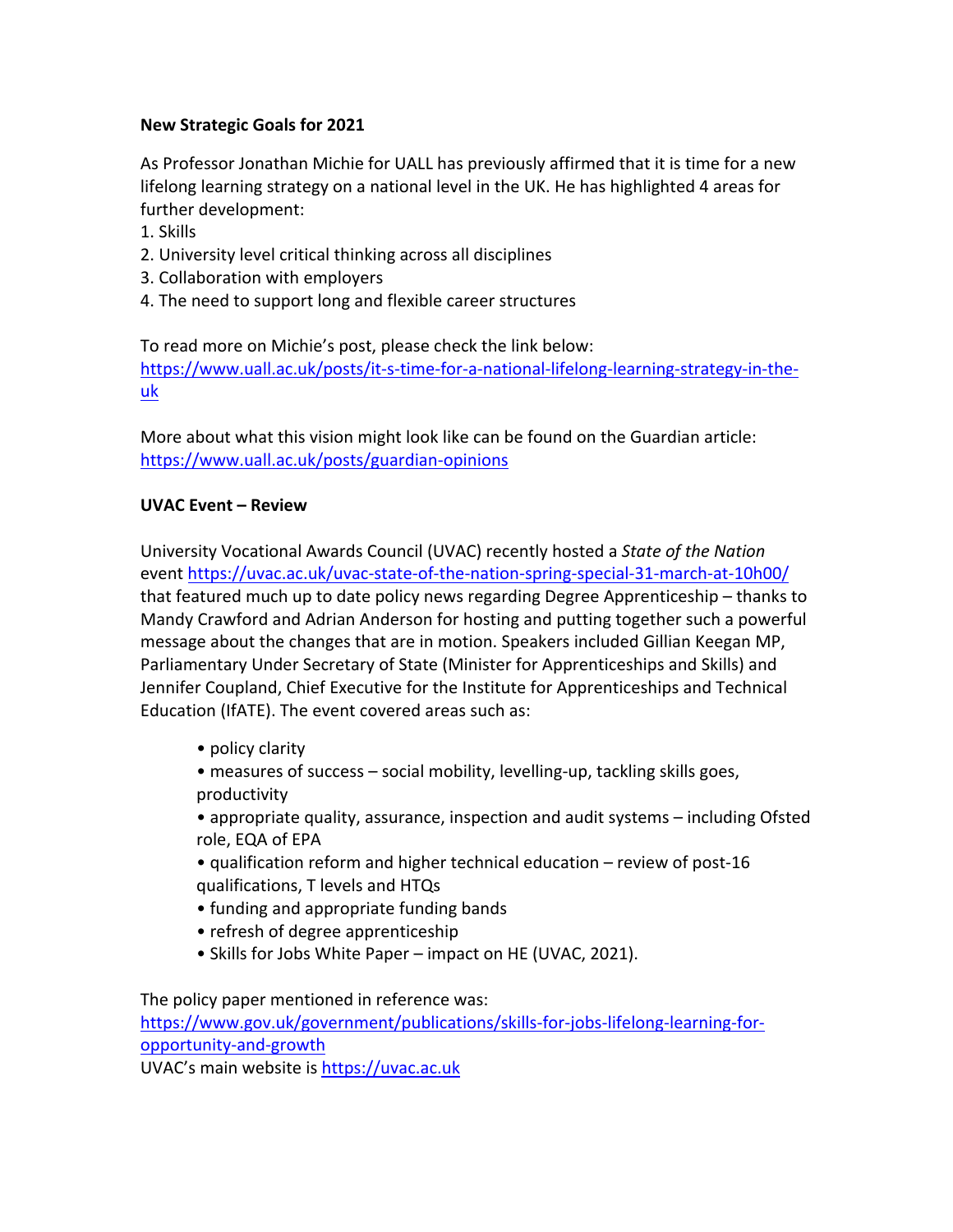## **Linking London**

If you haven't already heard about 'Linking London' it's been a great source of information over the years. Sue Betts and others have been staunch advocates for lifelong and vocational learning.

On the website is a brief description:

About Us **-** Linking London is a unique collaborative partnership of London higher education institutions, colleges and other members (London Councils Young People Education and Skills team, OCN London, Pearson and unionlearn) who work collaboratively to maximise our contribution to targeted widening participation, student engagement and success, social mobility and in pursuit of improvements in social justice through education. We have been in existence since 2006. The core aims of our partnership are to support recruitment, retention and progression to and through higher education, in all its variety, including full and part-time, higher and degree apprenticeships and workbased learning into employment (Linking London, 2021).

*Contact information for Linking London:* http://www.linkinglondon.ac.uk. Email: info@linkinglondon.ac.uk Tel: 020 3073 8186 Twitter: @Linking\_London

# **UK, European and World news of interest**

There is so much out there now about the world. Here are a few links that might be of interest. UALL links to world associations https://www.uall.ac.uk/links Apprenticeships in Scotland: https://www.apprenticeships.scot Apprenticeships in Ireland https://apprenticeship.ie Apprenticeships in Northern Ireland https://www.nidirect.gov.uk/campaigns/apprenticeships Higher Education in the USA https://www.nbcnews.com/news/us-news/college-finances-crisis Inside Higher Ed - USA https://www.insidehighered.com/news/2021/04/09/live-updates-latest-newscoronavirus-and-higher-education MIT - USA https://news.mit.edu/2021/building-more-diverse-global-lifelong-learning-communityduring-pandemic-0222